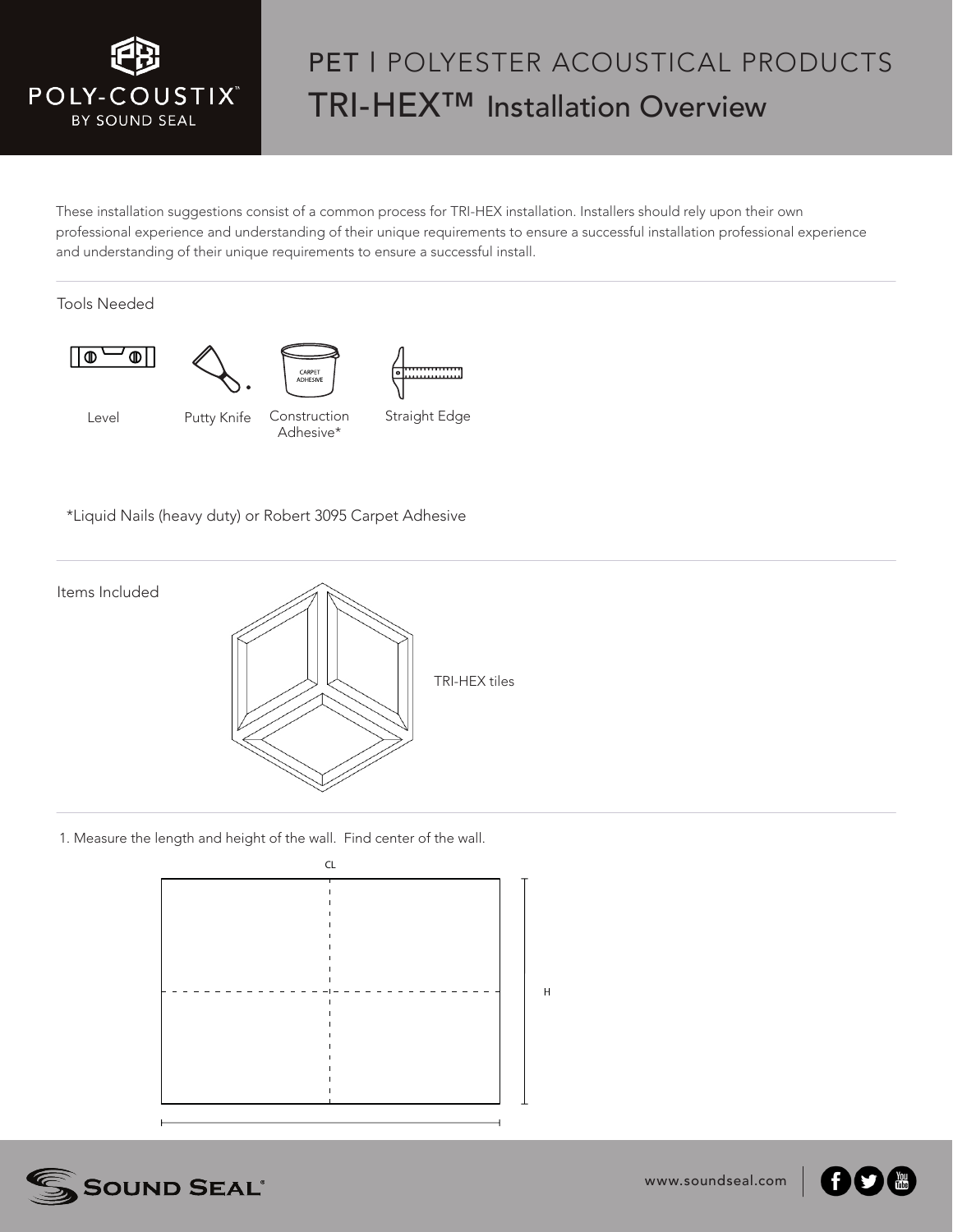

## PET | POLYESTER ACOUSTICAL PRODUCTS TRI-HEX™ Installation Overview

2. Lay the TRI-HEX down on the ground and flip the puffed face down.



3. Use the putty knife to place the carpet adhesive to one TRI-HEX at a time. Working on one TRI-HEX at a time, apply a liberal amount of adhesive to the back of the panel utilizing the adhesive manufacturers best practices.



**OR** 



\*Robert 3096 Carpet Adhesive or Liquid Nails (heavy duty)

4. Position the TRI-HEX on the wall on predetermined location. Hold it until it's dry. Continue similar procedure for the rest of the TRI-HEX's.

L